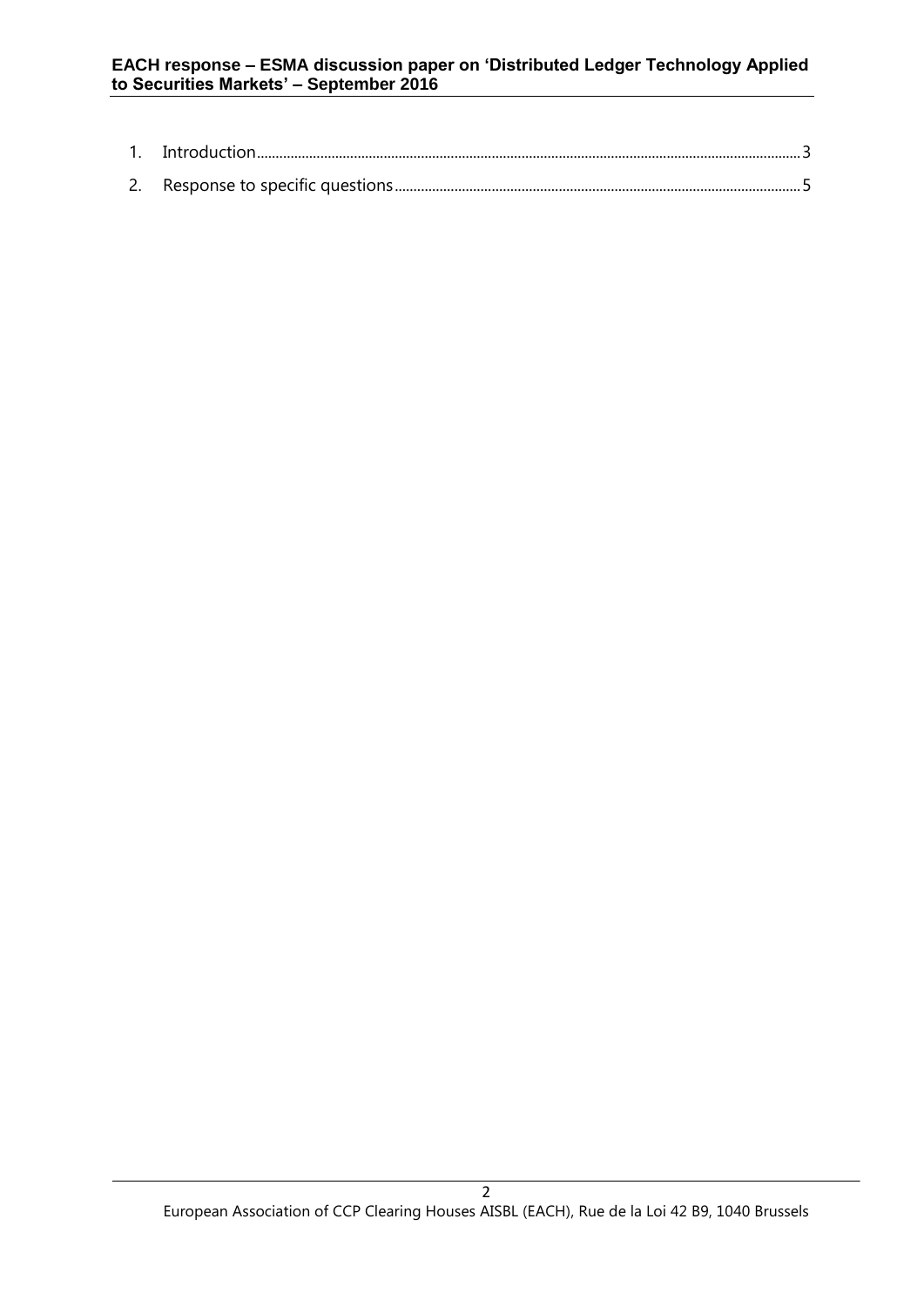## <span id="page-2-0"></span>1. Introduction

The European Association of CCP Clearing Houses (EACH) represents the interests of Central Counterparties Clearing Houses (CCPs) in Europe since 1992. EACH currently has 20 members from 15 different European countries and is registered in the European Union Transparency Register with number 36897011311-96.

EACH appreciates the opportunity to provide feedback to the ESMA Discussion Paper 2016/773 Consultation Paper 'The Distributed Ledger Technology Applied to Securities Markets' which discusses how Distributed Ledger Technology (DLT) could be applied to securities markets. In general, we agree with ESMA's analysis, and would like to highlight the following points:

- Market Demand CCPs currently support technology that has been proven sufficiently robust to navigate recent crises and market stress events. While we agree that DLT is an innovative technological advance whose benefits demand thorough evaluation, the extent of its applicability to the market has not been established. If and how DLT can or should be implemented across the market should therefore be subject to further research.
- DLT benefits and key risks We broadly agree with ESMA's lists of benefits and key risks given the current understanding of DLT, which is not necessarily consistent across the industry. At this time of the development of DLT, it would obviously be difficult to find solutions to confirm challenges and shortcomings. In particular, the challenges and shortcomings identified by ESMA, such as scalability and ease of interoperability, will become more apparent or possibly discarded as proof of concept and use cases are fully explored over the next few years.
- FMIs role We believe that DLT is unlikely to lead to short or mid-term disintermediation of FMIs. Instead, we expect FMIs to remain the point of trust in the market and to leverage the efficiencies of DLT to enhance their value-added role as service providers. FMIs will likely take the role of regulated providers of new DLT system governance/network management, dispute resolution and regulatory monitoring.
- DLT in the clearing space We generally recognise the benefits that DLT may bring to CCPs' operations (e.g. reduction of reconciliation processes and costs). We also believe that a comprehensive approach which carefully weighs the challenges and benefits of using DLT should be adopted when assessing how this technology could change the way CCPs operate. For instance, DLT may lead to a reduction of counterparty risk. However, this will only be true if DLT is implemented in a way that successfully reduces the settlement cycle, whilst preserving existing benefits relied on by market participants, including multilateral netting of positions. Netting reduces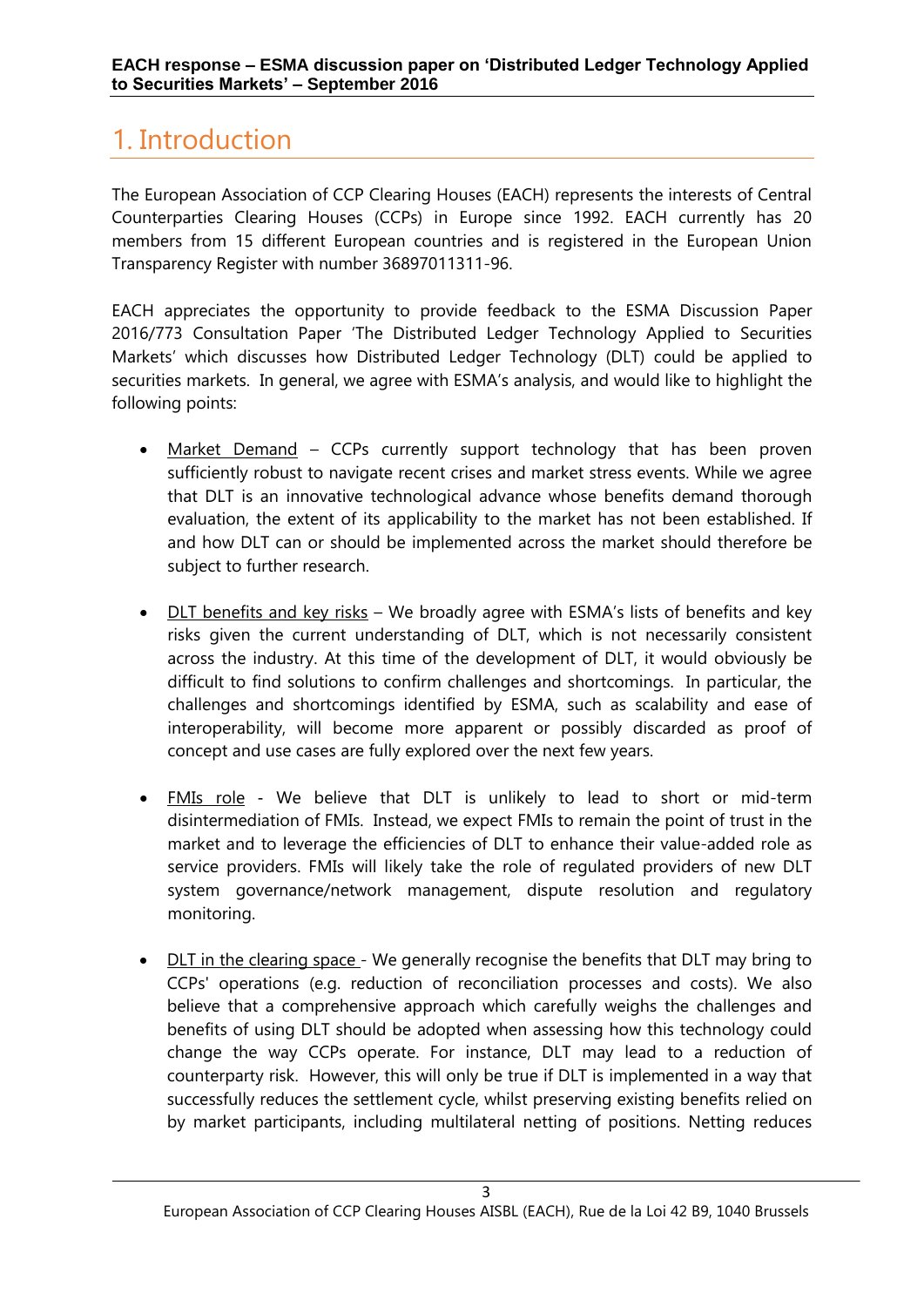both counterparty and operational risk, especially in spot markets where volumes of transactions are high. We note that ESMA recognises that CCPs perform unique functions of ensuring safe performance of clearing and risk management that may only be currently provided by EMIR-authorised entities (section 6.1). In order to contain the risk of creating 'unregulated areas' where entities could operate under lower standards, these requirements must be applied by any other entities performing them. We further note that CCP's use of DLTs to perform functions in addition to clearing (e.g. Transaction Reporting) would be required to comply with the relevant regulatory requirements.

- Automation of the clearing process We believe that it would be unlikely to achieve a full automation for all post-trade services, in particular of the clearing process, given the regulatory and business complexity of automating some services and essential functions. Hybrid models are likely to be first developed for products and services where automation will create greater efficiencies. Application to large scale and heavily regulated activities will take more time. There are some crucial aspects to the clearing process that will remain outside of automated processes, including default and crisis management as well as key functions of risk management.
- Timing It is likely going to take a significant amount of time for industry-wide DLT adoption, if the market indeed decides to pursue this. Potential barriers to adoption may include the cost of conversion, interoperability between multiple DLT standards by multiple infrastructure providers, data and systems; fragmented regulatory policies, political timetables to fulfil regulatory changes required and competing non-DLT technology.
- Minimum industry standards/standardisation As with all technological advances, EACH would support the move towards DLT to be driven by industry and business needs, rather than regulatory edict, to ensure the technology meets the needs of market participants. If the industry moves in this direction, common principles and minimum industry standards should be established when it comes to setting up and operating distributed ledgers. The risk of multiple digital ledgers lacking any interoperability at a technical and business level as well as any potential operational fragmentation of the securities market should be considered as and when the industry decides to execute a DLT solution.
- $\bullet$  Security While it is a widely held assumption that DLT is sufficiently secure to be used in financial markets, we would encourage that this assumption be tested and verified prior to the productive use of DLT. During the course of the implementation of DLT, it is key to have an agreed industry and international standard for data protection and confidentiality options for market participants. It is crucial that the high level of transparency provided by DLT does not conflict with the confidentiality obligations required for financial market participants.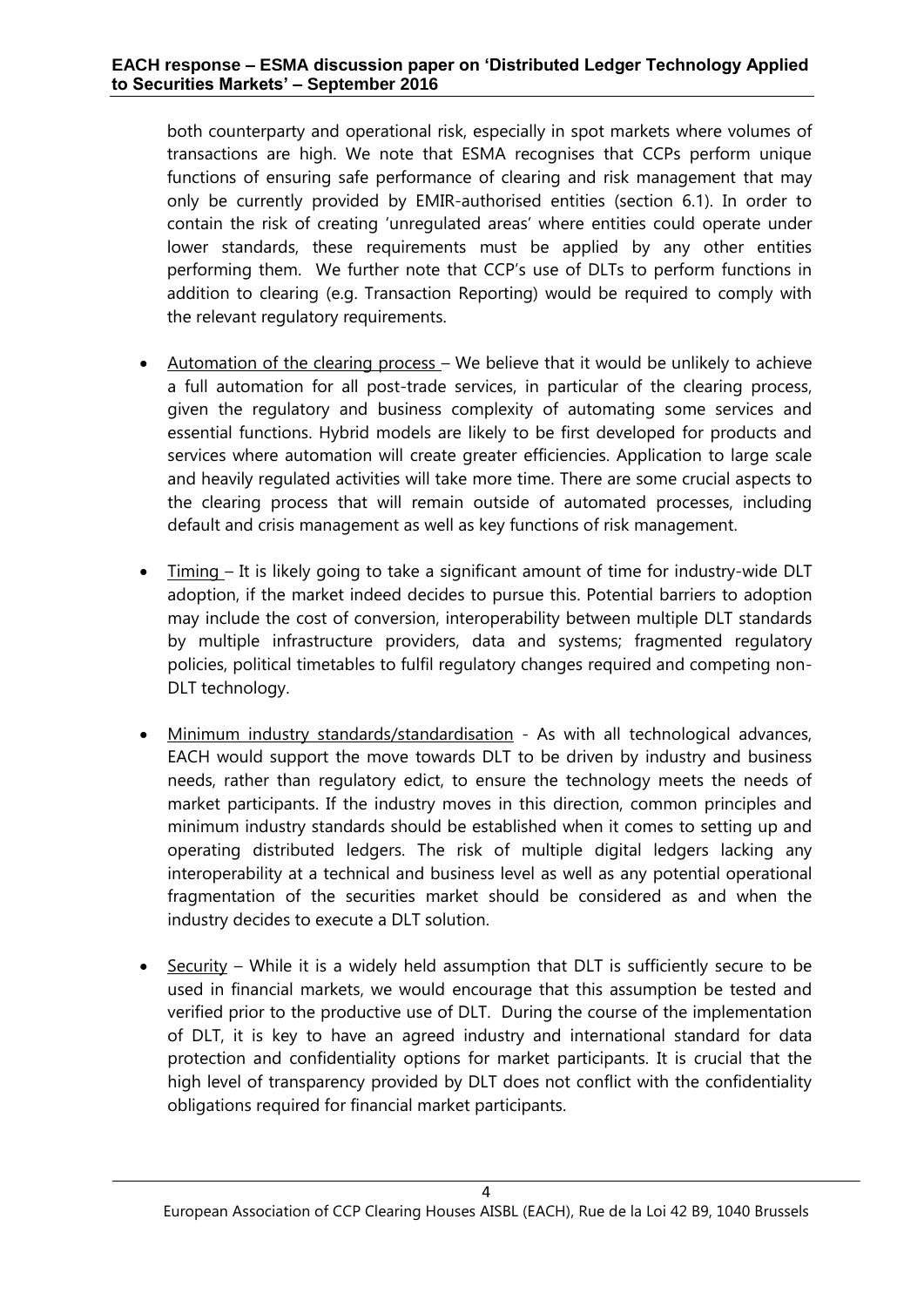## <span id="page-4-0"></span>2. Response to specific questions

**Q1: Do you agree with the list of possible benefits of the DLT for securities markets? Please explain, e.g., are these benefits unique to the DLT, are some more important than others, are some irrelevant?**

EACH generally agrees with ESMA's analysis of the benefits of DLT. However, we would like to express our ideas on some of the benefits listed below:

• DLT could make it easier for parties to transact with one another across borders paragraph 11

We cannot see concrete elements to state that the technology will make it easier for parties to transact with one another across borders. The ease of settling across border is based on elements such as market practice, legal jurisdiction and taxation rather than technological restriction.

• DLT could also make the reconciliation process faster and more efficient - paragraph 11

We believe that DLT may not only make the reconciliation process faster and more efficient but it may potentially make it unnecessary since the records are shared among participants. It currently seems unclear what the impact would be on the current value chain of market infrastructures: trading venues, CCPs, CSDs, CSD participants, final beneficiaries, etc. While every actor of the value chain currently plays a very specific role, market infrastructures are in constant evolution as a result of innovation and client demand, and therefore changes to the value chain as we know it cannot be discarded. CCPs have a proven track record of market adaption as shown by the constant evolution of their risk management techniques subject to client demand and in line with regulation.

It is important to remember that DLT is fundamentally a communication tool, relying on existing structures to transfer funds and securities in response to changes to the ledger. Whilst there may at some point exist the capability within DLT to provide instruction to prompt the exchange of margin or collateral between counterparties, at this stage the actual transfer must be performed via an underlying payment system (i.e. an interbank system), which operates outside DLT arrangements. We believe that it will eventually be the market itself that will decide if such a change to the value chain is worthwhile.

 DLT could potentially facilitate the collection, consolidation and sharing of data for reporting, paragraph 19 We generally support DLT as a potential benefit to facilitate the collection, consolidation and sharing of data for reporting. We understand however that

paragraph 19 assumes that all transactions for an asset would be recorded on the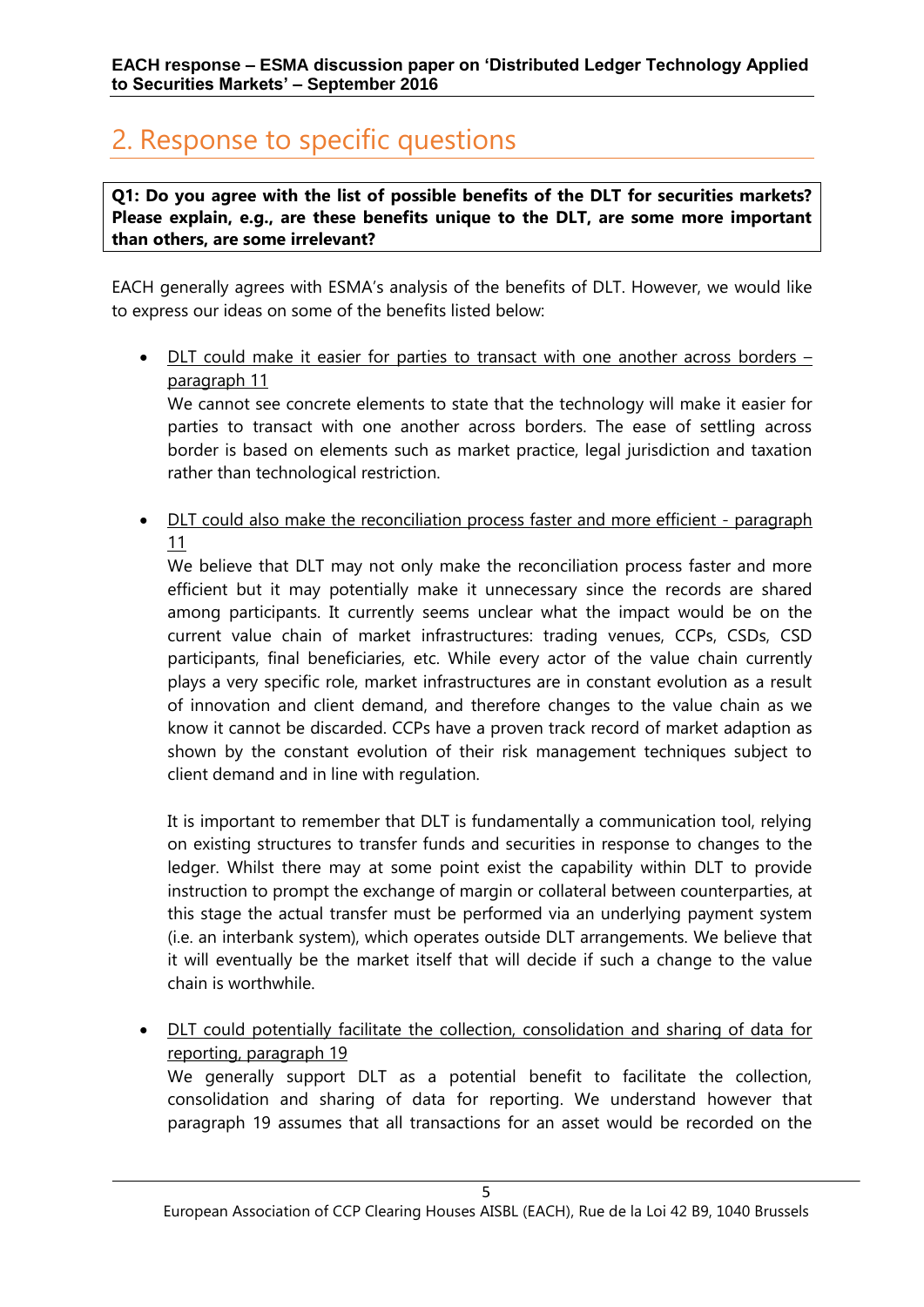#### **EACH response – ESMA discussion paper on 'Distributed Ledger Technology Applied to Securities Markets' – September 2016**

DLT. We have to take into consideration that during any implementation and transition phase, DLT would operate in parallel to other systems, thus requiring reference to multiple sources in order to maintain complete oversight. Even assuming full deployment of DLT where applicable, certain processes or asset classes may not be suited to a DLT environment and may operate on separate systems, thus requiring again multiple sources to be consulted in order to maintain a complete picture. Moreover, a single source of truth implies a single DLT system in use. After consideration by the industry, it may be determined that there is not a single DLT that will serve all of the needs of the market, requiring multiple DLTs to be deployed and more than one record to be monitored. Further, generally we question some assumptions that DLT can handle a theoretically unlimited amount of information at an increased speed. Currently, the technological capabilities can be increased by sufficient investment by the respective market participant. Therefore, the collection, consolidation and sharing of data for reporting, risk management and supervisory purposes appears to be self-limiting via DLT.

Additionally, risk management, particularly as performed at CCPs, in and of itself requires dedication of significant technological and data resources, most of which is developed and operates outside of a DLT. This is necessary to run the various risk management functions, such as stress testing, backtesting, and model development. These functions are critical to the smooth functioning of markets and are unlikely to be directly replaced by DLT. The optimal outcome would be complementary service offerings between CCPs and DLTs.

While a DLT can be offered as an open technical environment (e.g. public technology), it is, as ESMA notes in the Discussion Paper, highly likely that distributed ledgers, as applied to securities markets would be permissioned, ensuring only permissioned parties have access to data in applicable distributed ledgers. Nodes might have specific roles for respective functions (e.g. participating node or view-only node, such as regulatory bodies, supervisory authorities, etc.). Oversight could be hence ensured, provided that specific access rights are put in place, and particular participants are granted such privileged access.

Regulatory reporting, as structured today, may be required to adapt to widespread implementation of DLT. If supervisory authorities have a direct access as an observing node to all information relating to their regulated entities on the DLT available, additional investment in technology on the recipients' side may be necessary to ensure they can collect and analyse the data directly from the Ledger. The manner in which regulators, trade repositories and other entities engage in regulatory reporting may need to be reconfigured in order to assist such bodies in parsing the available information efficiently and at sufficient speed. We further note that reports designed for audiences that do not have access to the DLT (e.g. public audiences) or that follow templates not supported by DLTs would continue to require reporting services.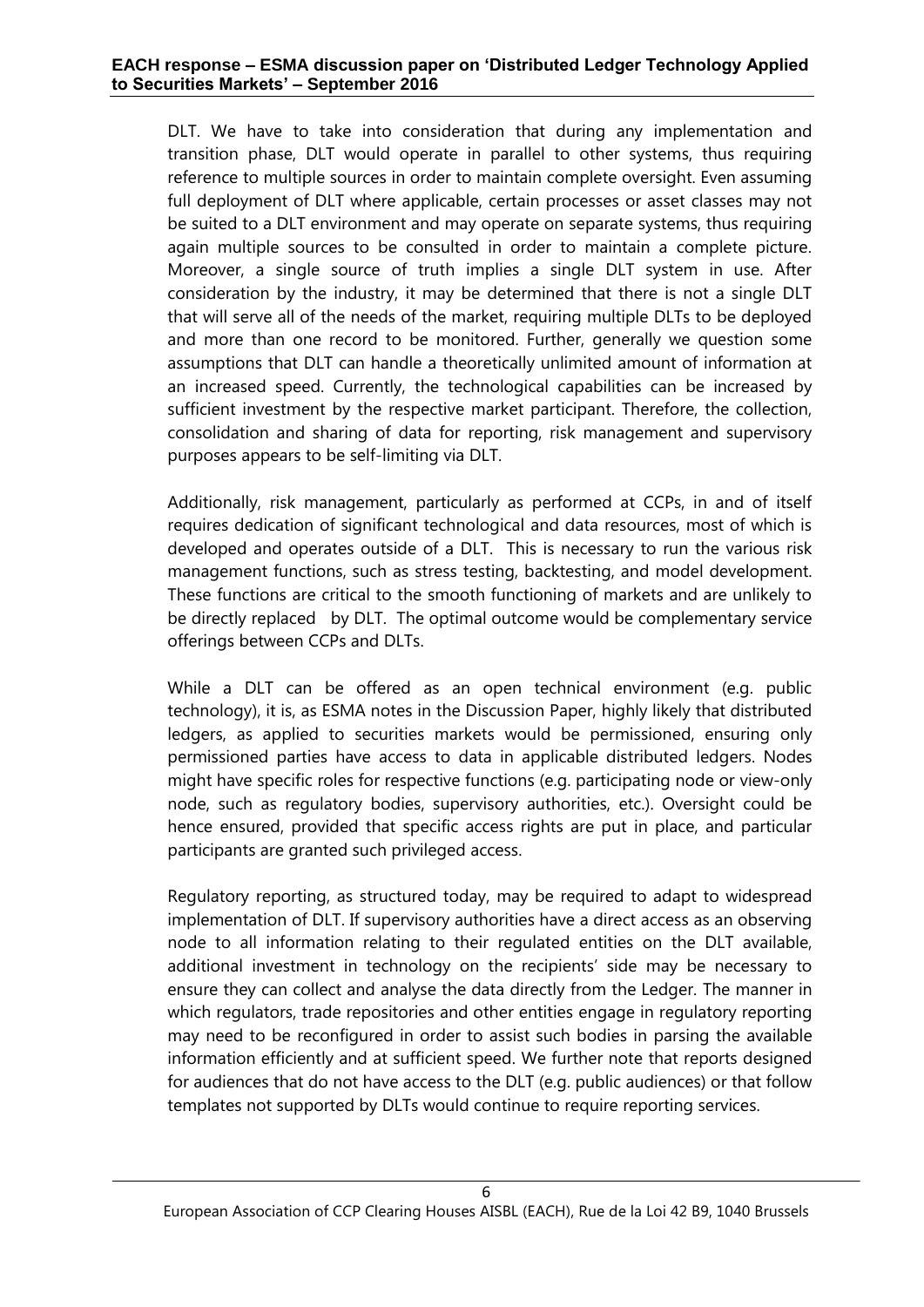• DLT could reduce the counterparty risk of certain securities transactions, paragraph 20

DLT presents the possibility to reduce the settlement cycle, thus reducing counterparty risk. It should be noted however that shorter settlement cycles (and even T-instant) are not a unique advantage of DLT, and indeed could be performed on many current systems. In the case of CCPs, DLT may indeed eliminate the counterparty risk of certain transactions (e.g. securities and repos) and remove the need for CCP clearing for some contracts, but this is only in those instances where the trading is either on DLT or can be transferred to the clearing system in real-time (if outside DLT), e.g. T-instant. In other cases, CCP clearing would still be required, specifically for derivatives contracts where the risk to the counterparties extends beyond initial execution of the trade and requires management and maintenance of margin throughout the life of the contract.

As long as DLT works on full pre-funded basis, the DLT can indeed eliminate the counterparty risk of certain transactions. However, the benefits of CCP clearing go beyond settlement. DLT does not reduce the risk of a bilateral counterparty defaulting on obligations to its trading partners, a risk that CCP clearing reduces by guaranteeing performance of trades. CCPs additionally perform a series of risk, collateral, and default management processes that cannot be directly replaced by DLT.

The reason why T-instant is not currently widely adopted is mainly due to market practice, and since instant settlement also entails its own issues, as ESMA summarises correctly in paragraphs 34 and 35.

• CCP clearing's benefits for derivative instruments are likely to remain unchanged, paragraph 21

We concur with ESMA that the benefits of clearing transactions through a CCP will prevail in the future. In particular, we note that certain functions of the CCP, including multilateral netting, which cannot be applied as effectively or across multiple counterparties in a distribute ledger, will remain unique features of central clearing even if the industry moves to a distributed ledger.

**Efficient collateral management, paragraph 22 to 24** 

ESMA raises the question of whether DLT technology could enhance the performance of collateral management services, and rightly differentiates between the collateral needed to support spot transactions from the collateral needed to support the longer maturities of derivatives contracts. For derivatives contracts, we cannot see how the real-time data available through DLT will reduce the need for robust collateral management and the human element of defining monitoring processes and haircutting levels. CCPs or their parent companies would continue to provide highly efficient collateral management services to meet the needs of these longer and more complicated contracts, which include reuse functionalities at a global level, where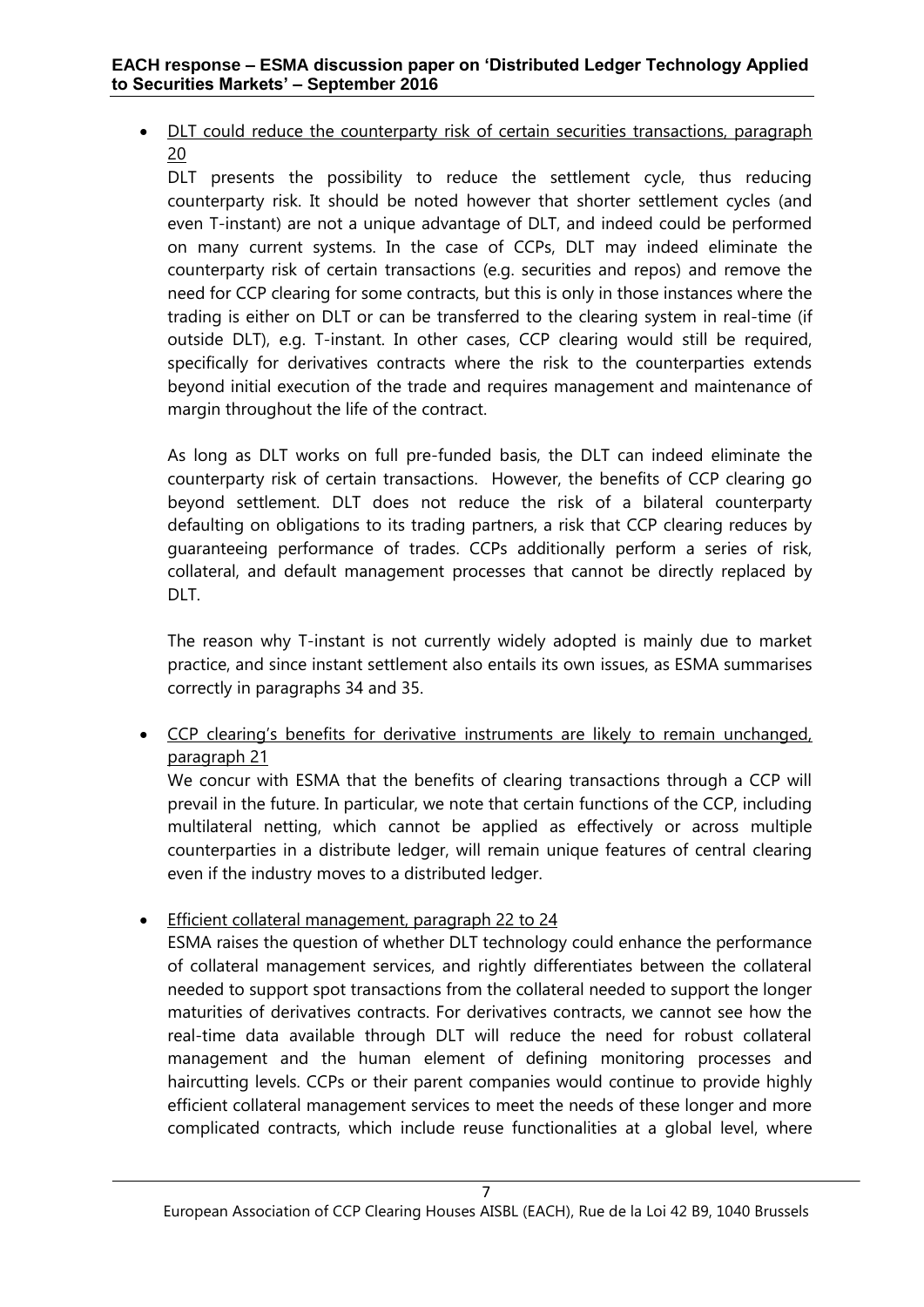available and allowed by regulation. If DLT will be used for collateral management purposes, DLT should comply with the relevant regulatory requirements (e.g. SFTR, FCD etc.).

The overall efficiencies brought by DLT to collateral and counterparty risk management will depend on the number of asset classes (market segments) made available on the DLT (transaction type bundling), which in turn will depend on the appropriateness and applicability of DLT for each asset class and the ability of each participant to support the DLT connections. Particular benefits (such as netting and the resulting decrease of collateral requirements) will be impacted by the scope of assets available on the ledger. Several questions remain open in this regard, such as how exactly the right of pledge will work under DLT going forward.

#### • DLT available on a continuous basis, paragraph 25

An important risk to be considered for DLT operating on a continuous basis would be the process applied for system updates. Considering that changes would require propagation across the nodes, and this would entail a certain time lag, solid governance principles would be required to avoid risks.

#### • Security and resilience, paragraph 26

We agree that DLT appears to be a secure technology, however we have to take in consideration that no technology is infallible. Recent events have shown that DLT could also be hacked (e.g. smart contracts on Ethereum). Illicit access to keys, or peripheral systems interacting with the DLT would continue to present security risks. The potential risk of human error in writing the code and deployment of smart contracts, may also lead to vulnerabilities. A recognised concern about the widespread adoption of permissionless DLT systems is the risk of a [51% attack,](http://www.coindesk.com/bitcoin-mining-detente-ghash-io-51-issue/) where a single entity contributes the majority of the network's mining hashrate and, thus, gains full control of the network and can manipulate the DLT. A permissioned private DLT might perhaps be in the position of overcoming such a stumbling block.

### • Reduction of costs, Paragraph 27

A variety of new technologies present possibilities for cost reduction and reduction in the need for manual processes, and these benefits are not solely limited to a DLT environment. Cost efficiencies in DLT depend on whether the proposed advantages can be effectively achieved, which is already a challenge for the current generation of financial technology innovation, including robotics, cloud computing and so on. As mentioned earlier, we believe that the reduction of intermediaries appears to be mainly theoretical in the present market conditions. Potential cost efficiencies could moreover only be achieved in the long-term perspective.

DLT technology will likely have to be run in parallel to legacy systems to meet business and data security needs. Long-term, it may prove necessary to permanently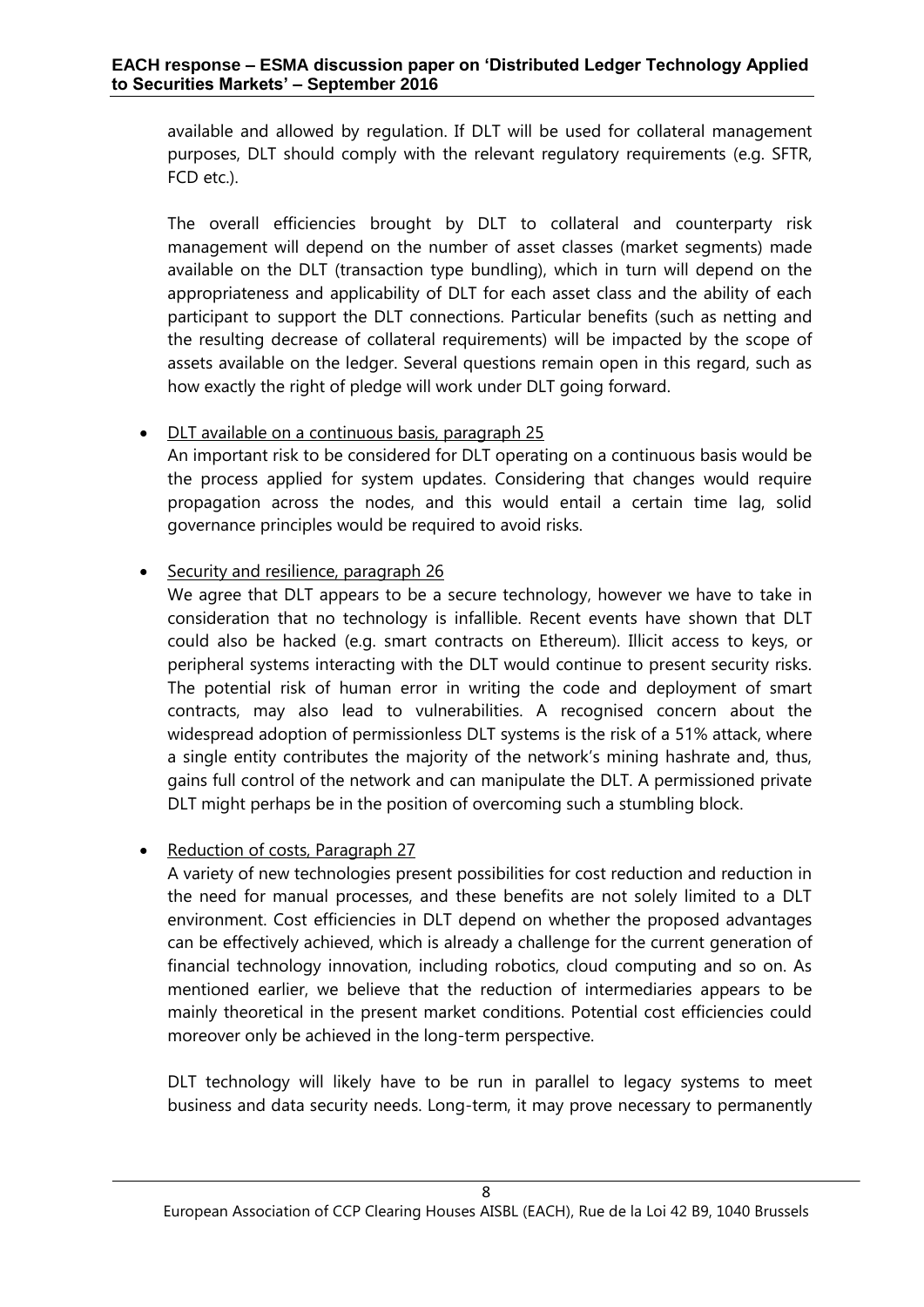maintain some data in parallel systems. At this point, it is unclear to say that DLT is guaranteed to reduce costs for participants.

As much as DLT may have the potential to advance business efforts, it cannot be a substitute for business continuity plans (BCPs), particularly for market participants and CCPs. BCPs may benefit from the timely data provided by DLT, but many business functions will still require trained staff and physical, remote offices to perform, even post-DLT. BCPs are crucial tools to ensure the smooth functioning of businesses and markets in the event of significant disruptions. The cost of building and maintaining these plans, including remote servers to secure back-up systems or store data not absorbed by DLT, will likely not be impacted by the implementation of DLT.

#### **Q10: Which solutions do you envisage for these challenges and where do the current initiatives stand in terms of practical achievements to overcome them?**

First and foremost, the industry will need to reach consensus on if and how to deploy DLT technology if it determines that the technology is beneficial to its markets. It could be difficult to define solutions until the market determines that DLT is a necessary and beneficial step for its participants. We would expect to build a dialogue between market participants to determine if DTL rules would be appropriate or necessary.

With regards to ESMA's points on recourse mechanisms and position netting in paragraphs 33 and 34, this will be highly dependent on the design of the DLT platform and the market practice governing its operation. While many of the points indicated in these paragraphs are accurate for current implementations, this does not mean that DLT necessarily has to operate in the way currently implemented. We could easily imagine validation and governance steps being built in to avoid the impact of mistakes and errors, or indeed a delayed settlement latency to allow for time to revoke instructions.

#### **Q11: Do you agree with the analysis of the key risks? Please explain, e.g., are some risks more important than others, are some irrelevant in your view.**

EACH agrees with the majority of the risk analysis; however, we would like to raise the following issues:

Operational risk, paragraph 49 and 50

EACH concurs with ESMA' s assessment in paragraphs 49 and 50 that glitches and failures in a DLT solution could potentially have far more wide-ranging consequences than currently faced by the industry, considering that DLT solutions are shared between a greater number of participants. Additionally, the interconnected and continuous nature of the system could create operational risks during deployment of system updates.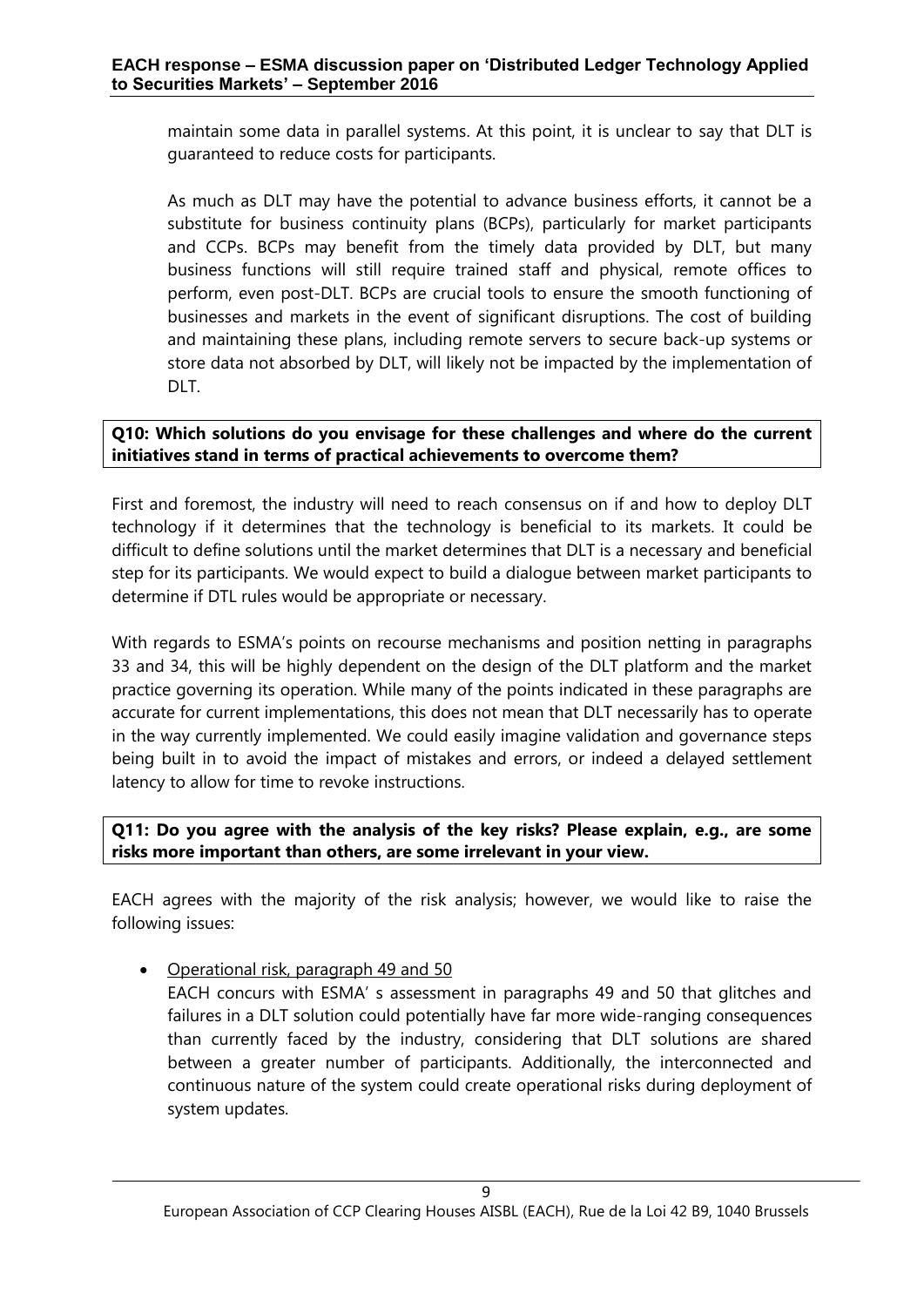• Migration to a new environment, paragraph 57

ESMA refers to change risk during the implementation phase of DLT solutions and the costs of running parallel systems. We consider this an on-going risk rather than a risk that is solely limited to a transition phase. It is unclear if DLT platform could cover the entire lifecycle of securities, and if any DLT solutions will have to continue to interoperate with other systems (which may in turn be based on DLT or other technology).

#### **Q14: Do you think that the DLT will be used for one of the scenarios above? If yes, which one(s)? If no, please explain?**

EACH believes that, in theory, all scenarios are potentially possible, if market participants expect that adopting such models will be beneficial. However, based on current possibilities for using DLT we would like to highlight the potential for each scenario:

• Scenario 1 'OTC Derivatives' - With respect to OTC derivative transactions which are subject to a clearing obligation, ESMA confirms that clearing services can be provided only by an EMIR authorised entity. As already outlined by ESMA, the DLT or one of the entities "operating it" would also qualify as a CCP within the meaning of EMIR with the consequence that all requirements under EMIR regarding CCPs need to be complied with by the DLT.

With respect to OTC derivative transactions which are not subject to the clearing obligation, the DLT could indeed be used in a way to ensure the compliance with the risk reducing measures stipulated by Art 11 EMIR.

- Scenario 2 'Exchange Traded Derivatives The scenario for ETDs is the same as OTC derivatives. MiFIR makes clear that ETD clearing must be performed by an EMIR authorised CCP, as described in paragraph 75. EACH believes that the clearing of exchange-traded derivatives would still require a CCP.
- Scenario 3 'Transactions of other Types of Assets'- In this scenario, the use of DLTs could be agreed to by the industry, though EACH believes that the broader benefits of CCPs would not be fully replaced by DLT, as risk management, counterparty credit reviews, and default management would still be required. In this context the role of the CCP should be preserved by ensuring that any entities performing clearing and risk management functions for types of assets other than derivatives are subject to the same requirements, otherwise the risk is to create 'unregulated areas' where entities could deliver similar activities under lower standard of soundness.